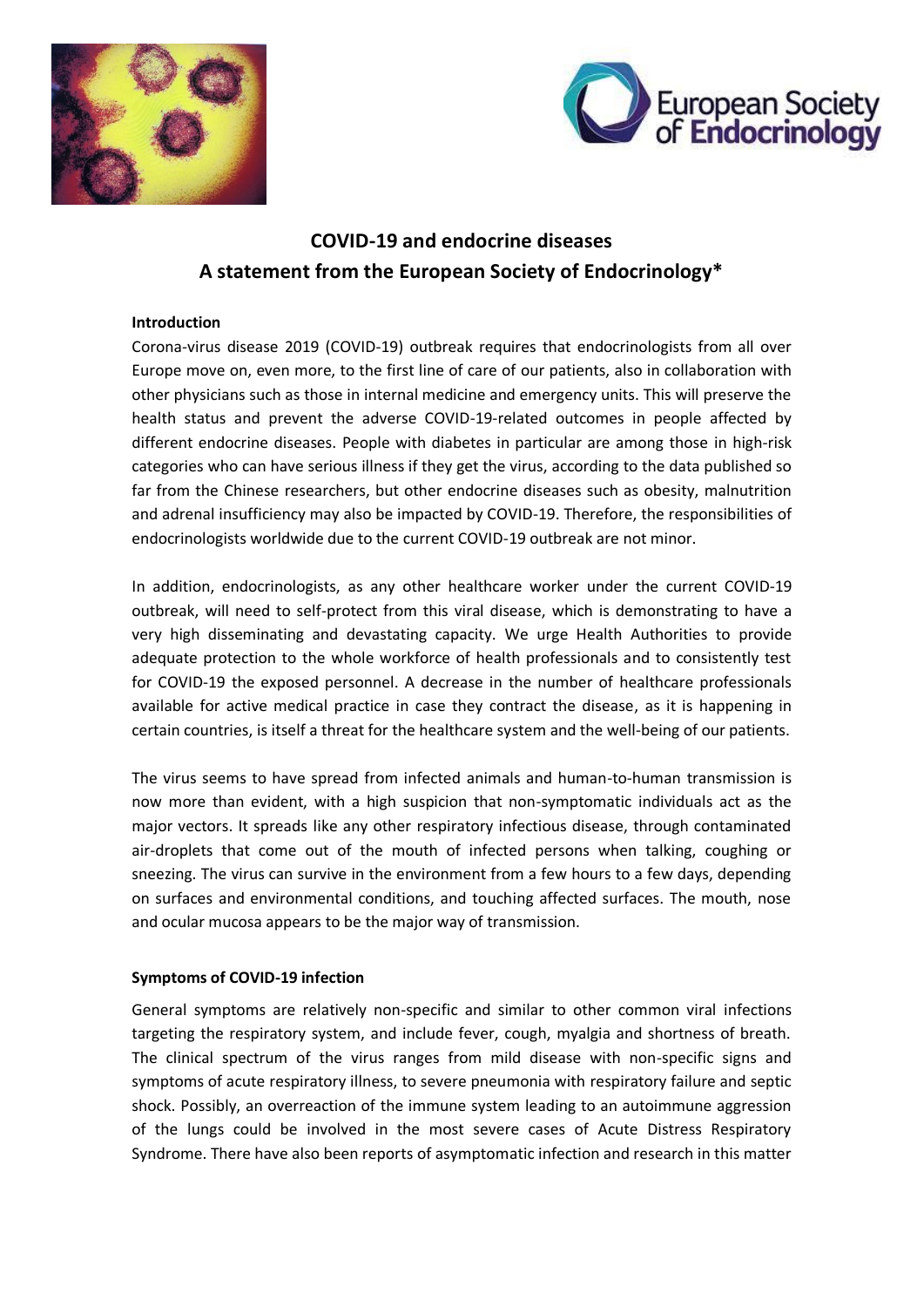is currently ongoing worldwide to elucidate the real prevalence of the disease and the true relative mortality ratio.

### **COVID-19 infection and diabetes mellitus**

# *Increased risk of morbidity and mortality in patients with diabetes regarding COVID-19 infection*

Older adults and those with serious chronic medical conditions like heart disease, lung disease and diabetes are at the highest risk for complications from COVID-19 infection. Chronic hyperglycemia negatively affects immune function and increases the risk of morbidity and mortality due to any infection and is associated to organic complications. This is also the case for COVID-19 infection (Casqueiro et al). During the Influenza A (H1N1) pandemic, the presence of diabetes tripled the risk of hospitalization and quadrupled the risk of ICU admission once hospitalized. Among COVID-19 mortality cases in Wuhan, China, major associated comorbidities included hypertension (53.8%), diabetes (42.3%), previous heart disease (19.2%) and cerebral infarction (15.4%). Additionally, as for seasonal influenza, new data regarding COVID-19 indicate that the infection potentiates myocardial damage and identifies underlying heart disorders as a new risk factor for severe complications and worsening of prognosis (Chen et al).

Among the confirmed COVID-19 cases in China by Feb 11, 2020, the overall mortality reported is 2.3%. This data refers mostly to hospitalized patients (Zhi et al; CDC). Among persons with no underlying medical conditions, the reported mortality in China is 0.9%.

There is a lack of data regarding the number of non-symptomatic cases, as in most countries universal microbiological screening has not been performed. It is presumed that the prevalence of the infection is probably high or very high in the community, thus leading to an overestimation of the prevalence of case fatality. However, mortality is strongly increased with the presence of comorbid diseases, including previous cardiovascular disease (10.5%), diabetes (7.3%), chronic respiratory disease, hypertension and cancer, each at 6%. Among 60-year-old people and older, mortality has been reported to be 14.8% in those >80 years, 8% for those between 70-79 years and 3.6% in the group of 60-69 years. Compared to non-ICU patients, critically ill patients are older (median age 66 years vs. 51 years) and have more previous comorbidities (72% vs. 37%) (Wang et al). Worldwide mortality rates may vary by region, but this information is not yet consistently available and comparable, as public health policies applied and health registers used in every region of the world are not homogeneous.

### *What people with diabetes should do to prevent infection by COVID-19*

Social distancing as well as home confinement of the whole population are now widely adopted in many countries in Europe and worldwide as measures hopefully effective in contrast to the spread of infection. We recommend that due to the increased dangers of developing COVID-19, persons with diabetes should strictly adhere to these preventive measures and adopt them also within their homes in order to avoid being in contact with their relatives. Therefore, under these circumstances, it is recommended that people with diabetes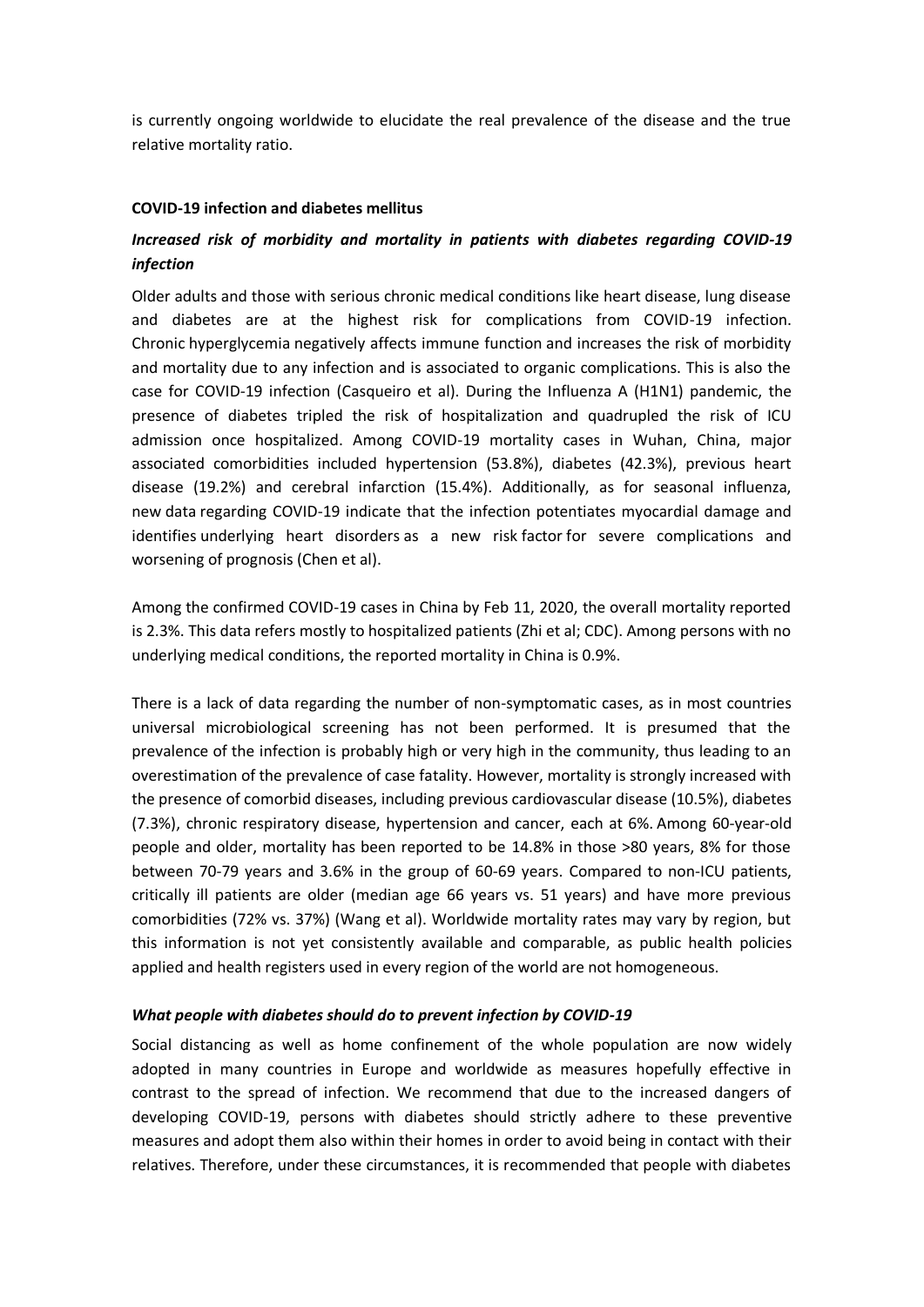try to plan ahead of time what to do in case they get ill. It is important to maintain a good glycemic control, because it might help reduce the risk of infection itself and may also modulate the severity of the clinical expression of the disease.

Contact with healthcare providers, such as endocrinologists in the case of type 1 diabetes, and including also internal medicine specialists and general practitioners for type 2 diabetes patients may be advisable. However, routine appointments in person are not recommended for people with diabetes, as they should avoid crowds (waiting rooms). Therefore, we recommend phone calls, video calls and emails as the main way for patients to keep in touch with their healthcare provider team, in order to guarantee an optimal control of the disease. Moreover, it is advised to ensure adequate stock of medications and supplies for monitoring blood glucose during the period of home confinement.

### *What people with diabetes should do if they are infected by COVID-19*

People with diabetes who are infected with COVID-19 may experience a deterioration of glycemic control during the illness, like in any other infectious episodes. Implementation of "Sick day rules" is therefore mandatory to overcome potential diabetes decompensation. Contacting the healthcare provider team by telephone, email or videoconference is also mandatory in case of possible symptoms of COVID-19 infection in order to seek advice concerning the measures to avoid risk of deterioration of diabetes control or the possibility to be referred to another specialist (pneumologist or infectious disease doctor) or in the Emergency Services of the referral hospital to avoid the most serious systemic complication of the viral infection itself.

### **COVID-19 and other endocrine and metabolic disorders**

### *Obesity*

There is a general lack of data regarding the impact of COVID-19 in people suffering from obesity. However, as for what is currently being the experience in some hospitals in Spain, cases of young people in which severe obesity is present may evolve towards destructive alveolitis with respiratory failure and death (Puig-Domingo M, personal experience). There is no current explanation for this clinical presentation, although it is well known that severe obesity is associated to sleep-apnea syndrome, as well as to surfactant dysfunction, which may contribute to a worse scenario in the case of COVID-19 infection. Also, deterioration of glycemic control is associated with an impairment of ventilatory function and thus may contribute to a worse prognosis in these patients. In addition, type 2 diabetes and obesity may concur in a given patient, which typically is also frequently accompanied by an age >65. In summary, these patients may be at a higher risk of impaired outcomes in the case of COVID-19 infection.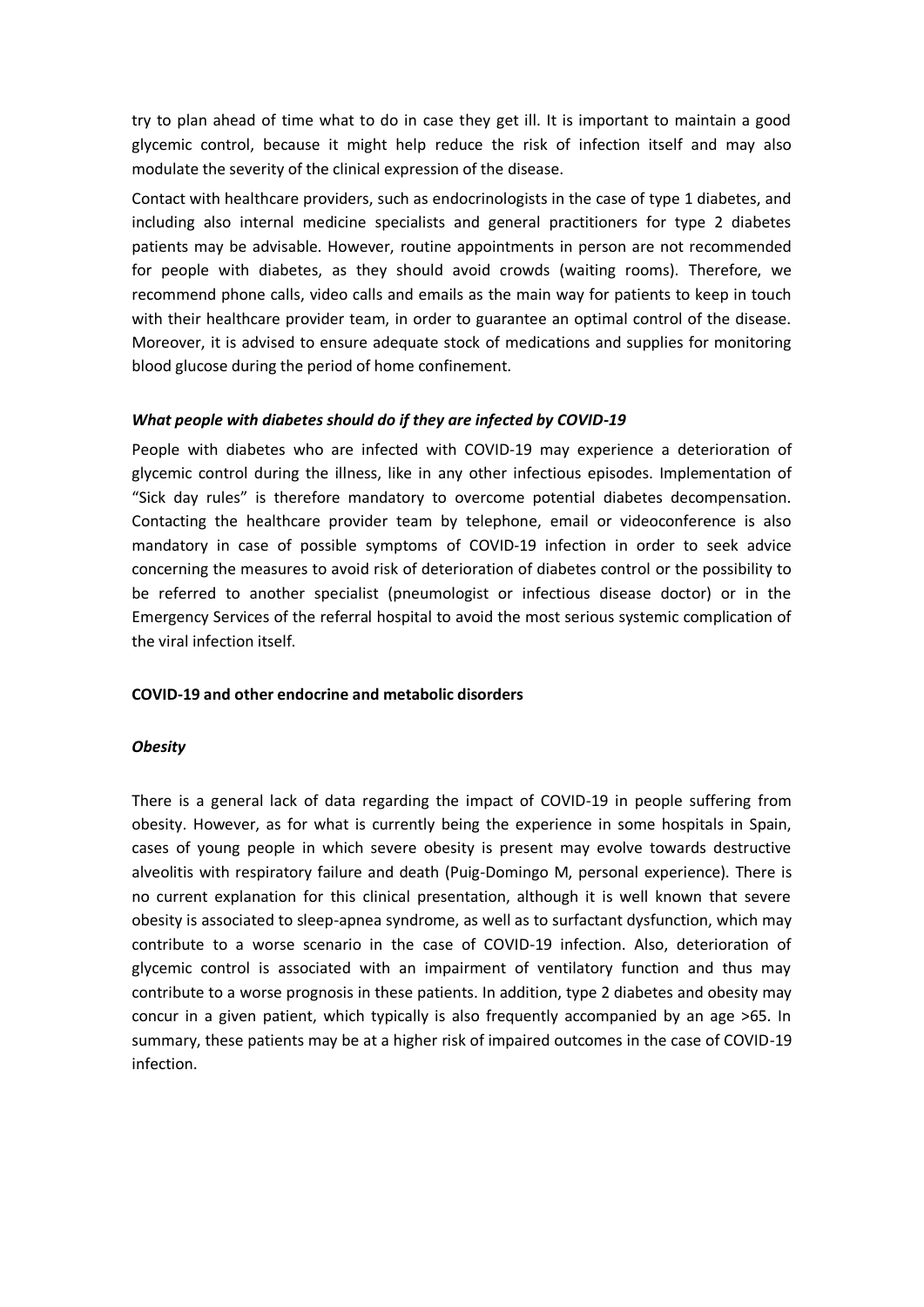#### *Undernourishment*

Regarding undernourished subjects, COVID-19 infection is associated to a high risk of malnutrition development, mostly related to increased requirements and the presence of a severe acute inflammatory status. These patients show also a hyporexic state, thus contributing to a negative nutritional balance. Estimated nutritional requirements are 25-30 kcal/kg of weight and 1.5 g protein/kg/day (Jin et al). A nutrient dense diet is recommended in hospitalized cases including high protein supplements (2-3 intakes per day) containing at least 18 grams of protein per intake. Adequate supplementation of vitamin D is recommended particularly in areas with large known prevalence of hypovitaminosis D and due to the decreased sun exposure. If nutritional requirements are not met, complementary or complete enteral feeding may be required and, in case that enteral feeding may not be possible due to inadequate gastrointestinal tolerance, the patient should be put on parenteral nutrition. COVID-19 patients' outcome is expected to improve with nutritional support.

### *Adrenal insufficiency*

Adrenal insufficiency is a chronic condition of lack of cortisol production. Live-long replacement treatment aiming to mimic physiologic plasma cortisol concentrations is not easy for these patients.

Based on current data, there is no evidence that patients with adrenal insufficiency are at increased risk of contracting COVID-19. However, it is known that patients with Addison's disease (primary adrenal insufficiency) and congenital adrenal hyperplasia have a slightly increased overall risk of catching infections. Moreover, primary adrenal insufficiency is associated to an impaired natural immunity function with a defective action of neutrophils and natural killer-cells (Bancos et al). This may explain, in part, this slightly increased rate of infectious diseases in these patients, as well as an overall increased mortality. This latter could also be accounted by an insufficient compensatory increase of the hydrocortisone dosage at the time of the beginning of an episode of infection. For all these reasons, patients with adrenal insufficiency may be at higher risk of medical complications and eventually at increased mortality risk in the case of COVID-19 infection. So far, there are no reported data on the outcomes of COVID-19 infection in adrenal insufficient subjects.

In the case of suspicion of COVID-19, a prompt modification of the replacement treatment as indicated for the "Sick days" should be established when minor symptoms appear. This means in the first instance to at least double the usual doses of glucocorticoid replacement, to avoid adrenal crisis. Additionally, patients are also recommended to have sufficient stock at home of steroid pills and injections in order to maintain the social confinement that is required in most of the countries for impeding the COVID-19 outbreak spread.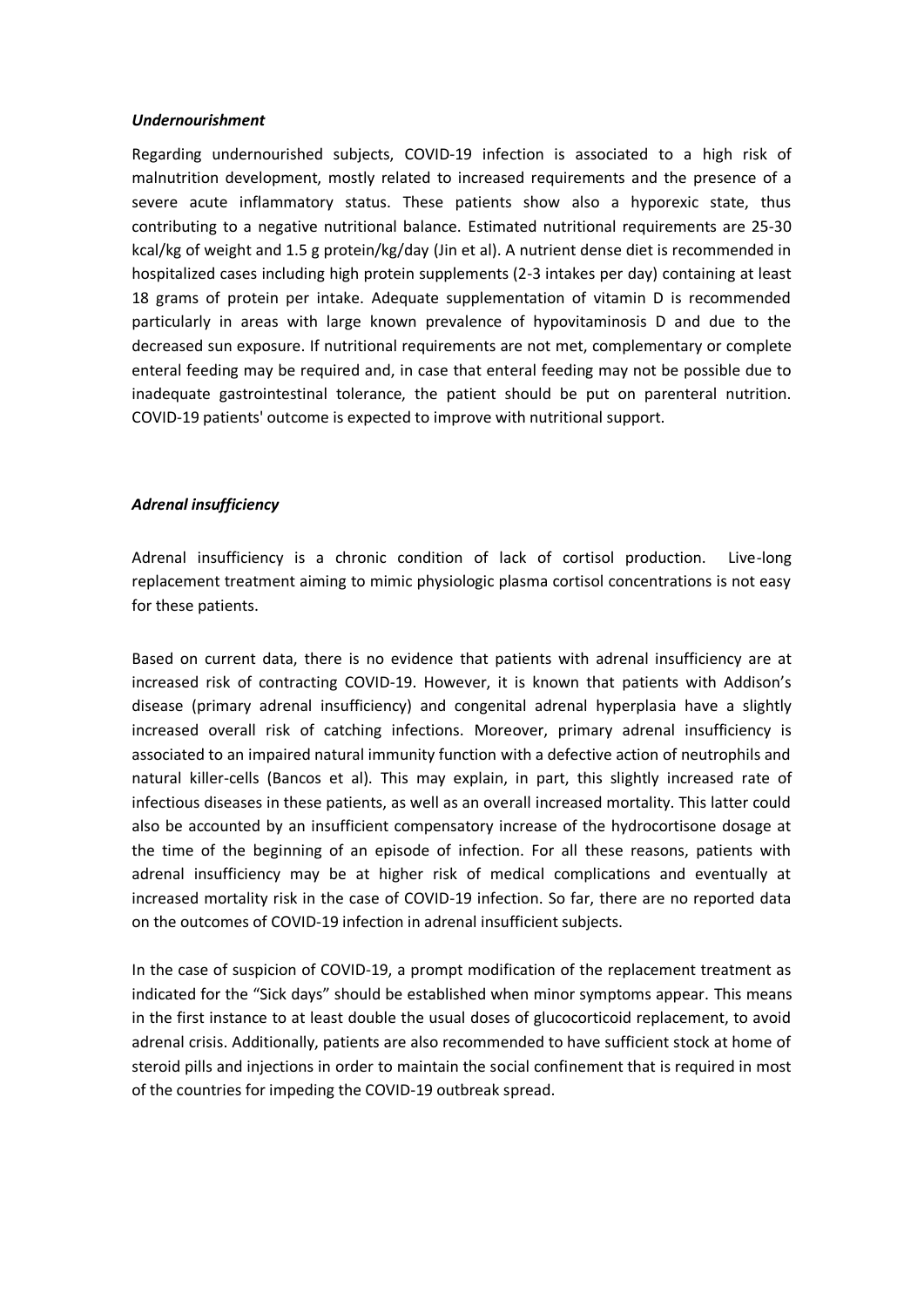#### **Actions to be taken if infection by COVID-19 is suspected**

If a person with endocrine and metabolic diseases has fever with cough or trouble breathing and may have been exposed to COVID-19 (if living in or visited a country affected in the 14 days before getting sick, or if having been around a person who may have had the virus), a call to the physician or nurse for advice should be made. Some countries have set up COVID-19 phone lines for the public. The personnel in charge of these phone lines will prioritize arrangements, if needed, regarding what should be the next step in the healthcare protocol**.** If the person is advised to go to the hospital, it is recommended to put on a face mask. In countries with explosive outbreak, most of the people have already bought a face mask by their own initiative. Fluid samples taken from the nose or throat will be used for microbiologic diagnosis. There is currently no specific treatment for COVID-19, but since the majority of cases are mild, only a limited amount of people will require hospitalization for supportive care. However, in most of the countries in which the outbreak has been declared and recognized, particularly in China, the Northern regions of Italy, Iran and Spain, the situation has been very challenging and the requirement of hospitalization has led national health systems to the limit of their capacities.

#### **What to do in case of confinement at home?**

Individuals and families affected or suspected to be affected by COVID-19 that stay at home should follow proper measures for infection prevention and control. Management should focus on prevention of transmission to others and monitoring for clinical deterioration, which may prompt hospitalization. Affected persons should be placed in a well-ventilated single room, while household members should stay in a different room or, if that is not possible, maintain a distance of at least one meter from the person affected (e.g. sleep in a separate bed) and perform hand hygiene (washing hands with soap and water) after any type of contact with the affected person or their immediate environment. When washing hands, it is preferable to use disposable paper towels to dry them. If these are not available, clean cloth towels should be used and replaced when wet. To contain respiratory secretions, a medical mask should be provided to the person affected and worn as much as possible. Individuals who cannot tolerate a medical mask should use rigorous respiratory hygiene − ie. the mouth and nose should be covered with a disposable paper tissue when coughing or sneezing. Caregivers should also wear a tightly fitted medical mask that cover their mouth and nose when in the same room is present the person affected.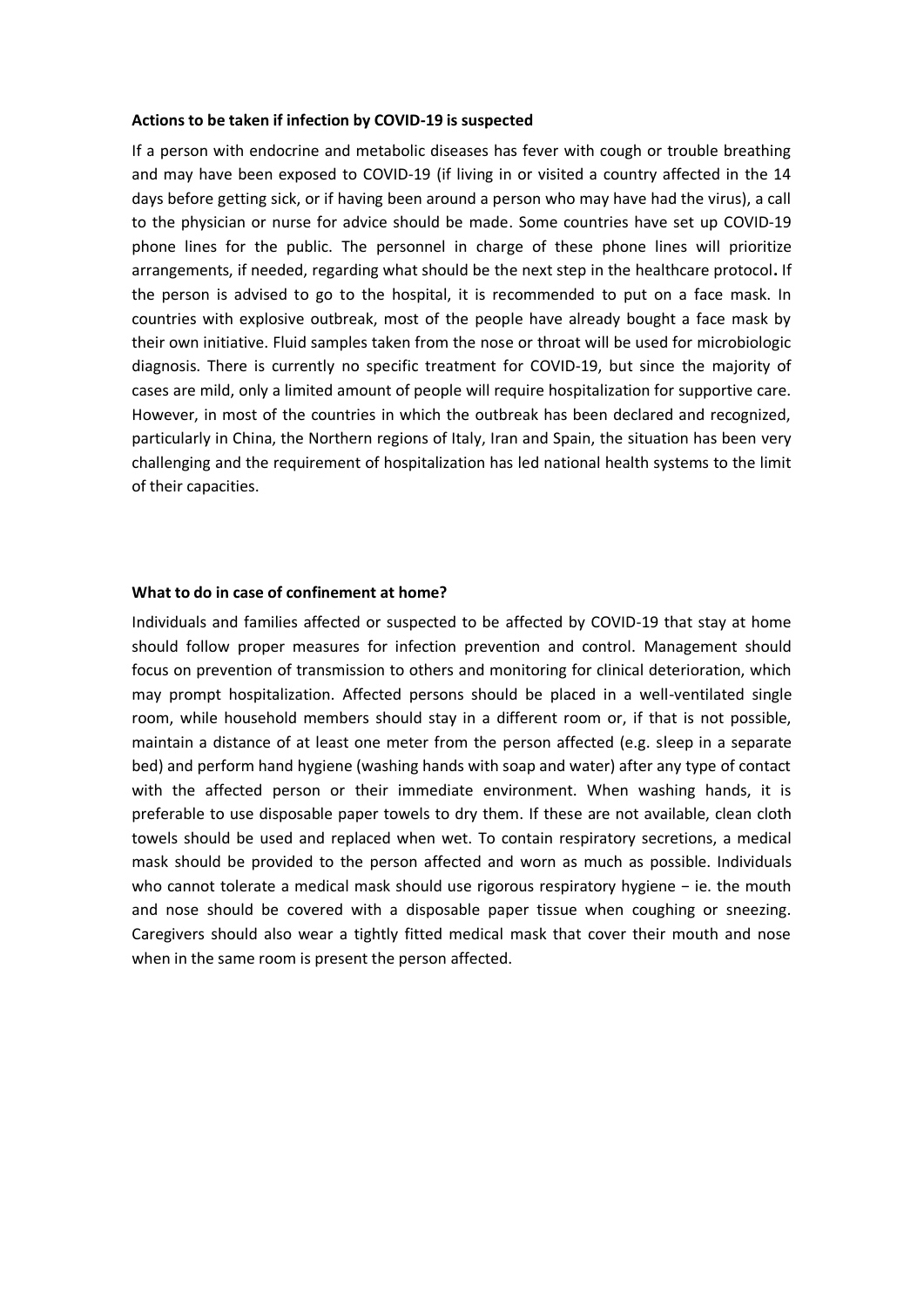## **Conclusions**

### *An ESE "decalogue" for endocrinologists in the COVID-19 pandemic*

- *1. Adequately protect yourself and ask for COVID-19 testing if exposed*
- *2. Avoid unnecessary routine appointments in person*
- *3. Put in place online/email/phone consultation services*
- *4. Closely monitor glycemic control in patients with diabetes*
- *5. Recommend to persons with diabetes a strict adherence to general preventive measures*
- *6. Counsel persons with diabetes about specific measures related to their disease management (sick day rules) in case of infection by COVID-19*
- *7. Counsel persons with diabetes particularly if aged over 65 and obese about referrals for management in case of suspected infection by COVID-19*
- *8. Avoid undernourishment with dietary or adjunctive measures if clinically indicated*
- *9. Closely monitor clinical conditions of patients with adrenal insufficiency*
- *10. Adapt increased replacement treatment if clinically indicated in patients with adrenal insufficiency*

### **References**

Casqueiro J, Casqueiro J, Alves C. Infections in patients with diabetes mellitus: A review of pathogenesis. Indian J Endocrinol Metab. 2012;16 Suppl 1(Suppl1): S27–S36. doi:10.4103/2230-8210.94253

Deng S-Q, Peng H-J. Characteristics of and Public Health Responses to the Coronavirus Disease 2019 Outbreak in China. Journal of Clinical Medicine. 2020; 9(2):575

Chen C, Chen C, et al. Analysis of myocardial injury in patients with COVID-19 and association between concomitant cardiovascular diseases and severity of COVID-19

[https://www.ncbi.nlm.nih.gov/pubmed/32141280#.](https://www.ncbi.nlm.nih.gov/pubmed/32141280) Abstract. 2020 Mar 6;48(0): E008. [Epub ahead of print]

Zhi Z. [Novel Coronavirus Pneumonia Emergency Response Epidemiology](https://pubmed.ncbi.nlm.nih.gov/32064853-the-epidemiological-characteristics-of-an-outbreak-of-2019-novel-coronavirus-diseases-covid-19-in-china/) Team. The Epidemiological Characteristics of an Outbreak of 2019 Novel Coronavirus Diseases